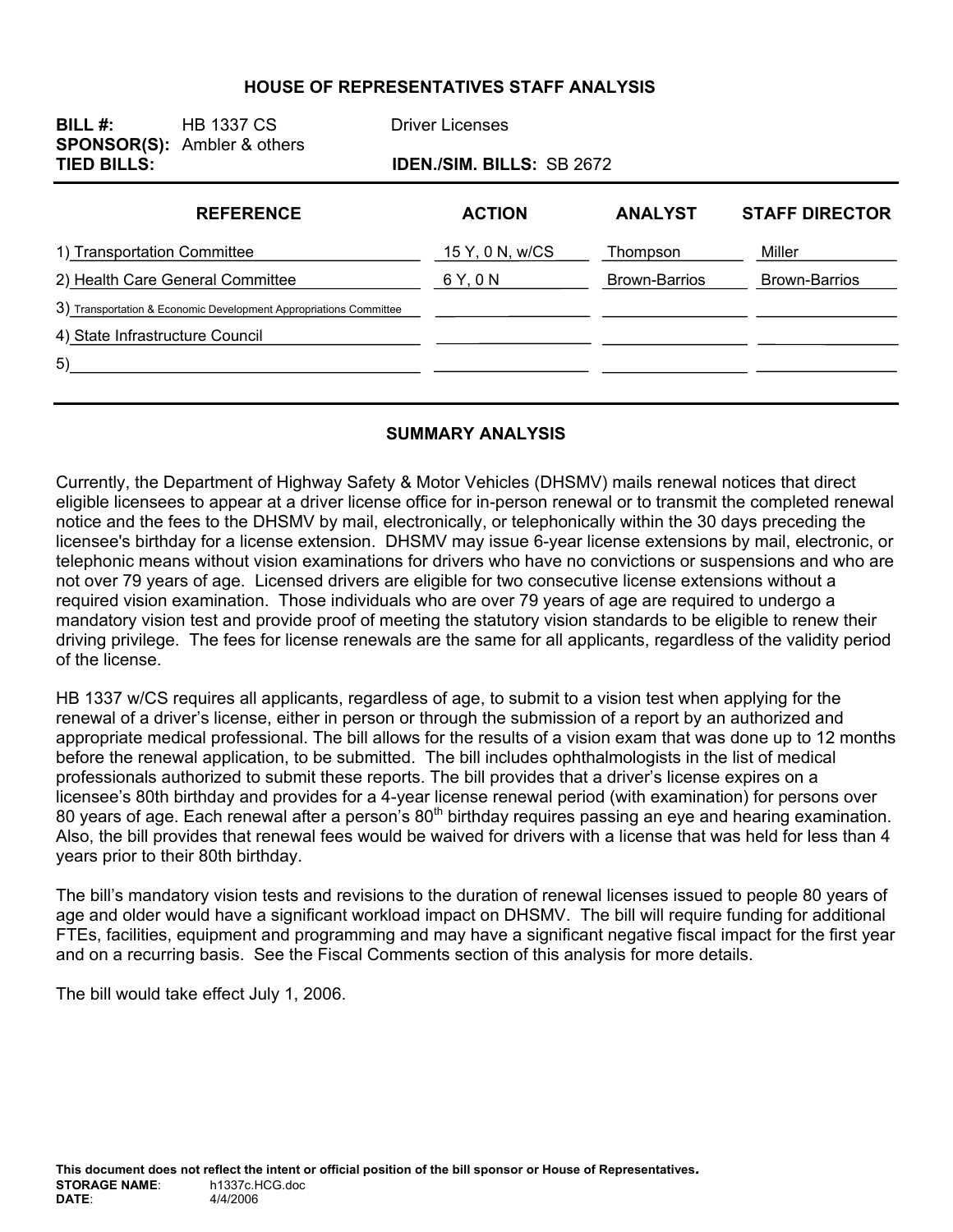## **FULL ANALYSIS**

# **I. SUBSTANTIVE ANALYSIS**

# A. HOUSE PRINCIPLES ANALYSIS:

Provide Limited Government—HB 1337 w/CS requires vision exams for all driver license renewals and shortens the time between renewals for drivers over the age of eighty.

## B. EFFECT OF PROPOSED CHANGES:

## **Present Situation**

## **Driver's License Examination Requirements**

The Department is currently required by s. 322.18, F.S to examine every first time applicant, regardless of age, prior to the issuance of an original Florida driver license. The examination includes a test of eyesight and hearing, ability to read and understand highway signs, knowledge of traffic laws, and a demonstration of motor vehicle operation skills. However, a new Florida resident with a valid out-ofstate license may reciprocate his or her license and only be required to pass the eye exam.

Once a license is issued, the DHSMV continuously monitors driver performance through reexaminations of drivers appearing to be incompetent. On written notice of at least 5 days, the DHSMV, having good cause, may require a licensed driver to submit to an examination or reexamination<sup>1</sup>. "Good cause" includes, but is not limited to, the recommendation from a court, a law enforcement agency, or a physician.

A licensee may also be subject to reexamination by the DHSMV upon renewal. The examination consists of tests of the licensee's eyesight and hearing and his or her ability to read and understand highway signs and pavement markings.

## **Driver's License Issuance Periods**

Pursuant to, s. 322.18, F.S., an initial driver license issuance is generally valid for 6 years, concurrent with the applicant's birthday. If an applicant establishes his or her identity for a driver's license using either an employment authorization card or a proof of nonimmigrant classification (both are issued by the United States Department of Homeland Security), then the driver's license expires 2 years after the date of issuance or upon the expiration date cited on the Department of Homeland Security documents, whichever date first occurs. In addition, commercial driver's licenses with hazardous-materials endorsements are only valid for 4 years.

A renewal driver's license is valid for 4 years. However, if the applicant's driving record includes no convictions for the preceding 3 years, or no revocations, disqualifications, or suspensions over the preceding 7 years, the renewal driver's license is valid for 6 years.

Currently, the DHSMV may issue 4-year and 6-year license extensions by mail, electronic, or telephonic means without a vision examination for drivers who are not over 79 years of age, unless renewal applicants are directed by the DHSMV to appear for an in-person examination. Licensed drivers are eligible for two consecutive license extensions without a required examination by the DHSMV. Therefore, the maximum time from the original driver license issuance to the end of the second license renewal could be a maximum of 18 years (6-year original license and 2 mail-in or electronic renewal periods of 6 years each equaling 18 years.)

However, a licensee who is otherwise eligible for a renewal license and who is over 79 years of age must:

 $\overline{a}$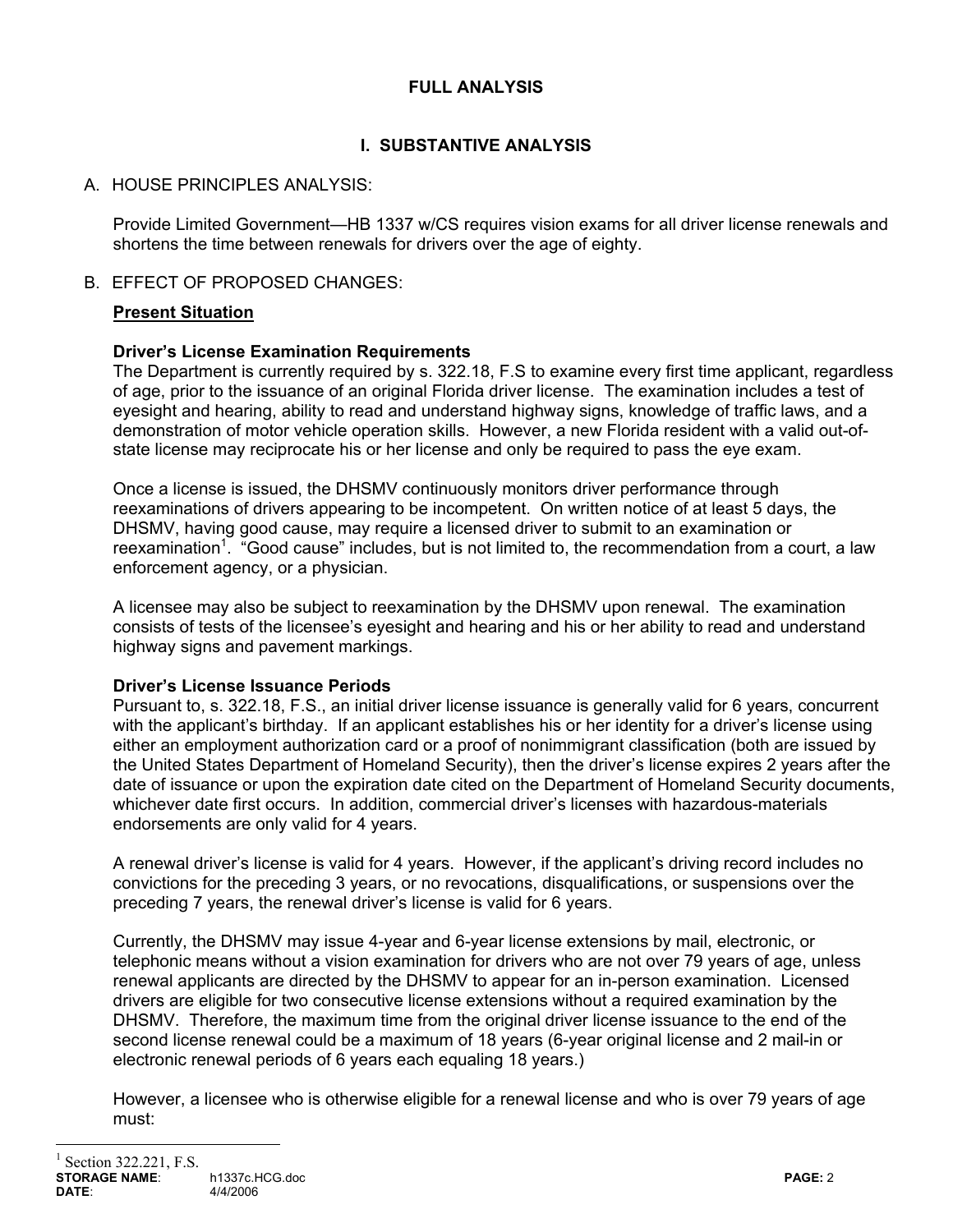- Submit to and pass a vision test administered at any driver's license office; or
- If applying for an extension by mail, submit to a vision test administered by a licensed physician or optometrist.

The physician or optometrist must send the results of the test to the DHSMV on the proper department form signed by the physician or optometrist, or may do so by electronic means. The renewal applicant must meet vision standards equivalent to DHSMV's vision test. Also, a licensee who is over 79 years of age may not submit an application for extension by electronic or telephonic means, unless a physician or optometrist has already electronically submitted the results of a vision test to DHSMV.

### **Driver's License Fees**

The fee for an original operator's (class D) driver's license is \$20 and the fee for renewal or extension is \$15. Driver license fees are set out in s. 322.21, F.S. The renewal fee is applicable for both a 4 and 6 year license. Driver license fees are deposited into the General Revenue Fund.

### **Effect of Proposed Changes**

### **Driver's License Examination Requirements**

HB 1337 w/CS amends s. 322.18, F.S., to require all individuals to submit to a vision test when applying for the renewal of their driver's license, either in person or through the submission of a report by an authorized and appropriate medical professional. The bill specifically includes ophthalmologists in the list of appropriate medical professionals authorized to submit these reports. The vision test must be performed no more than twelve months prior to the application for renewal.

### **Driver's License Issuance Periods**

The bill revises s. 322.18, F.S., to provide that a driver's license expires on a licensee's 80th birthday and provides for a 4-year license renewal period for persons over 80 years of age. Each renewal after a person's 80<sup>th</sup> birthday requires passing an eye and hearing examination.

#### **Driver's License Fees**

This bill amends s. 322.18, F.S., to waive the license renewal fees for drivers who have a license that was held for less than 4 years prior to their 80th birthday.

According to DHSMV, approximately 2 million license renewals are issued annually through its field offices and headquarters' central issuance processing system. The vast majority of these would be subject to the mandatory vision-testing requirement of the bill. Because of the bill's vision test requirements, the percentage of individuals using either electronic or telephonic means to renew would likely decrease as individuals may be more likely to renew at a field issuance office where vision tests are free of charge as opposed to visiting a licensed medical professional. This would result in a corresponding increase in the number of individuals who will go to a field issuance office to renew their driver's license. The bill's revisions to the duration of renewal licenses issued to people over 80 years old could also have a significant workload impact on DHSMV.

Additional examiners and office manager positions would be required to process the increased number of individuals expected to renew in a field issuance office rather than utilizing a convenience method, as well as processing the additional renewal activity for those drivers aged 80 and older. For information on the fiscal impacts of the bill, see the Fiscal Comments section of this analysis.

#### **Older Drivers and Health Status**

In the United States, 7,544 people age 65 and older died in motor vehicle crashes during 2001. During 2002, an estimated 193,068 adults age 65 and older suffered nonfatal injuries as occupants in motor vehicle crashes. Compared to an overall fatality rate of 2.0 per 1,000 crashes, persons ages 65–74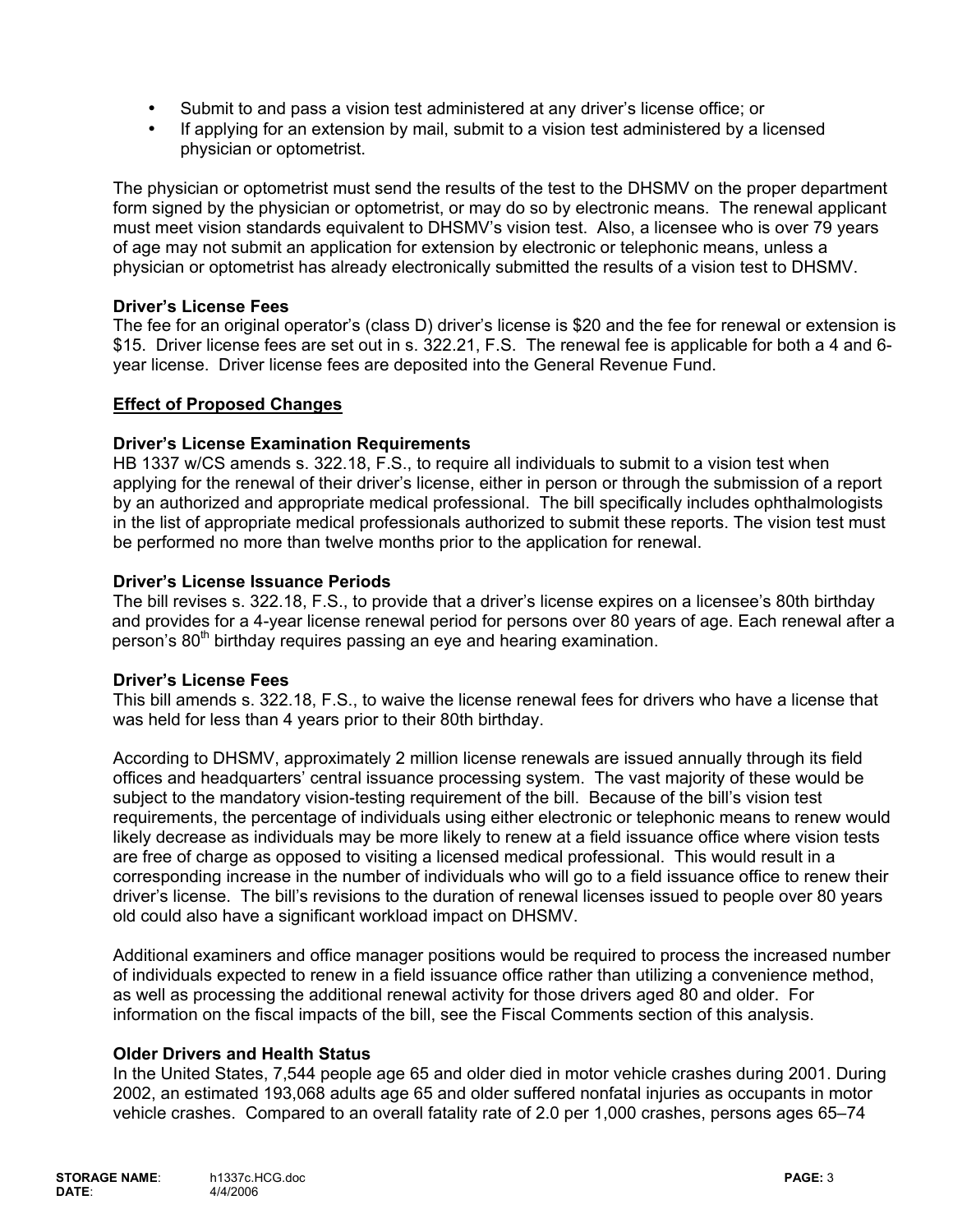have a fatality rate of 3.2. For those ages 75-84, the rate is 5.3, and for those ages 85 and above it increases to  $8.6.<sup>2</sup>$ 

## Risk Factors

There are several risk factors that can contribute to motor vehicle-related injury.<sup>3</sup> Age-related declines in health may affect some older drivers' ability. Health factors in older drivers that may contribute to motor vehicle-related injury include:

- Physical, sensory, and cognitive changes occur during the normative aging process, affecting the performance of everyday tasks, including driving.
- Chronic medical conditions.
- Use of multiple medications that can adversely affect driving abilities.
- Cataracts, the leading cause of vision impairments in older adults, glaucoma, macular degeneration, and decreased visual acuity.

## Psychosocial Impact

Driving an automobile is associated with autonomy and, therefore, driving cessation or driving reduction can lead to a loss of independence and depression. Where few alternatives exist to personal vehicles, the loss of a driver's license can affect one's quality of life and decreased access to medical and community services.

### Recognition of declining ability

When older drivers recognize diminished capacities, many adjust their driving behaviors and some cease driving altogether.<sup>4</sup> Those who recognize diminished capacities frequently reduce their risk by reducing their exposure, limiting themselves to driving conditions in which they feel most confident. These risk reducing behaviors include:

- Making fewer trips and travel fewer miles.
- Avoiding rush hour.
- Avoiding inclement weather.
- Avoiding driving after dark.
- Avoiding drinking and driving.
- Wearing safety belts more often than do any other age groups except infants and preschool children.

## C. SECTION DIRECTORY:

Section 1. Amends s. 322.18, F.S., to limit the duration of driver's licenses issued to not exceed an applicant's  $80<sup>th</sup>$  birthday; to provide that the license of any person expires at midnight on the licensee's  $80<sup>th</sup>$  birthday; to provide that a driver's license that expires may renew up to 12 months before the applicant's 80<sup>th</sup> birthday if the applicant passes an eye and hearing examination; to eliminate the age requirement for vision tests; to require a vision test for all license renewals; to add ophthalmologists to the list of people who may submit vision test results and to waive the license renewal fee for certain drivers.

Section 2. Provides an effective date of July 1, 2006.

# **II. FISCAL ANALYSIS & ECONOMIC IMPACT STATEMENT**

## A. FISCAL IMPACT ON STATE GOVERNMENT:

 $\overline{a}$ <sup>2</sup> National Cooperative Highway Research Program 2006 . Available online at http://safety.transportation.org/htmlguides/old\_drvr/types\_of\_probs.htm

<sup>&</sup>lt;sup>3</sup> Relationship of Health Status, Functional Status, and Psychosocial Status to Driving Among Elderly with Disabilities William C. Mann, et al, Physical & Occupational Therapy in Geriatrics, 23(2/3), 1-2. Available online at http://driving.phhp.ufl.edu/publications/Relationship%20of%20Health%20Status.pdf

CDC's Unintentional Injury Activities Report – 2004 National Center for Injury Prevention and Control. Available online at http://www.cdc.gov/ncipc/pub-res/unintentional\_activity/2004/DUIP\_Activity\_Rpt2004.pdf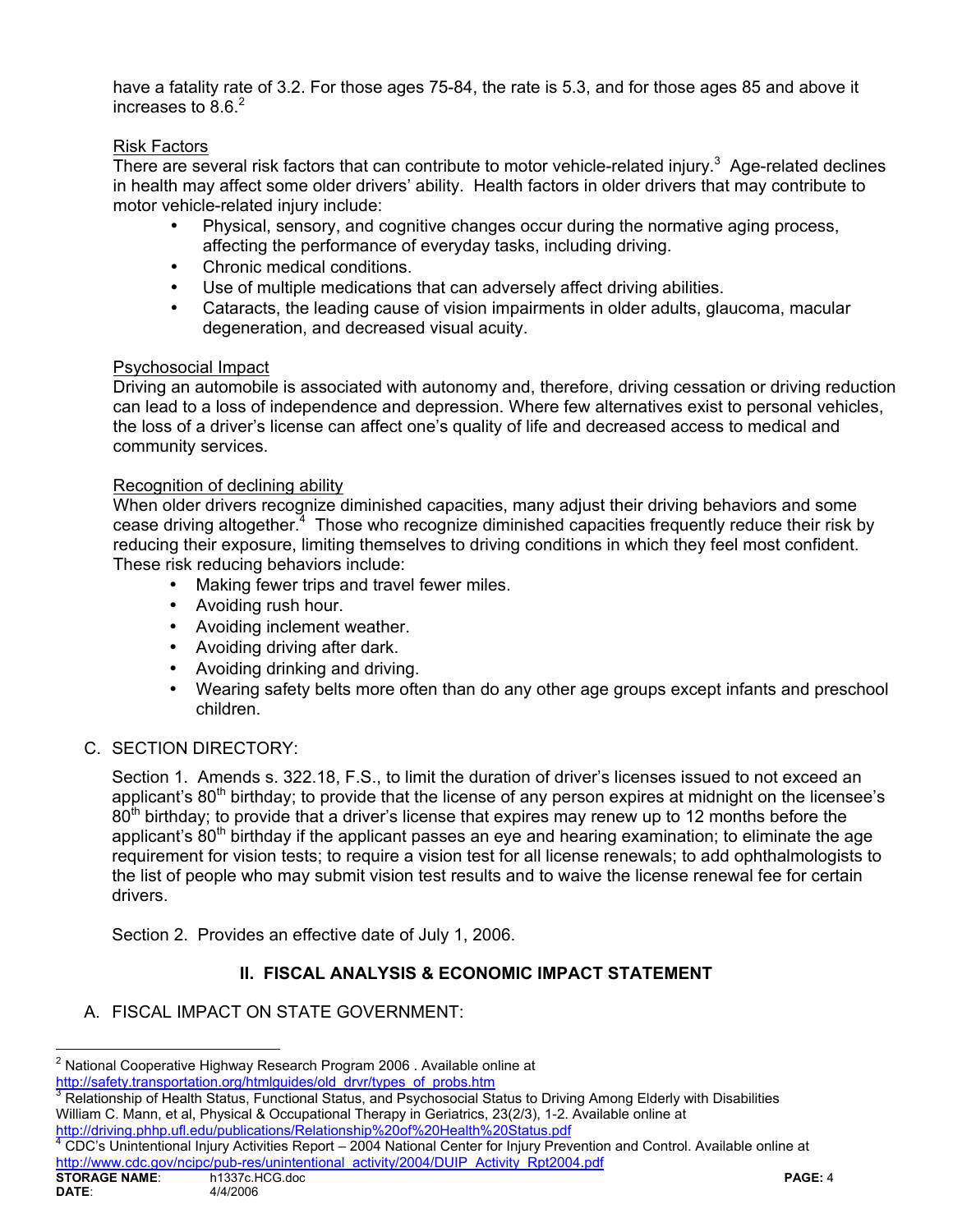1. Revenues:

See FISCAL COMMENTS section, below.

2. Expenditures:

See FISCAL COMMENTS section, below.

- B. FISCAL IMPACT ON LOCAL GOVERNMENTS:
	- 1. Revenues:

None.

2. Expenditures:

None.

C. DIRECT ECONOMIC IMPACT ON PRIVATE SECTOR:

To the extent that the bill requires all applicants, regardless of age, to submit to a vision test when applying for the renewal of a driver's license, adds ophthalmologists to the list of appropriate medical professionals authorized to submit reports for these tests, and provides for a shorter license renewal period for persons over 80 years of age, some individuals may visit ophthalmologists or other licensed physicians for these mandatory vision tests.

D. FISCAL COMMENTS:

According to the DHSMV, requiring all applicants regardless of age to submit to a vision test when applying for the renewal of a driver's license in person or through the submission of a report by an authorized and appropriate medical professional will have a significant fiscal impact. The bill will also require funding additional positions, facilities and equipment for the first year and on a recurring basis.

The bill may also require contracted programming modifications to the Driver License Information System. DHSMV is preparing a fiscal impact estimate for HB 1337 w/CS, but the estimate was not complete as of the date of this analysis.

# **III. COMMENTS**

## A. CONSTITUTIONAL ISSUES:

1. Applicability of Municipality/County Mandates Provision:

Not applicable because this bill does not appear to: require cities or counties to spend funds or take actions requiring the expenditure of funds; reduce the authority that cities or counties have to raise revenues in the aggregate; or reduce the percentage of a state tax shared with cities or counties.

2. Other:

None.

## B. RULE-MAKING AUTHORITY:

No exercise of rulemaking authority is required to implement the provisions of this bill.

# C. DRAFTING ISSUES OR OTHER COMMENTS:

None.